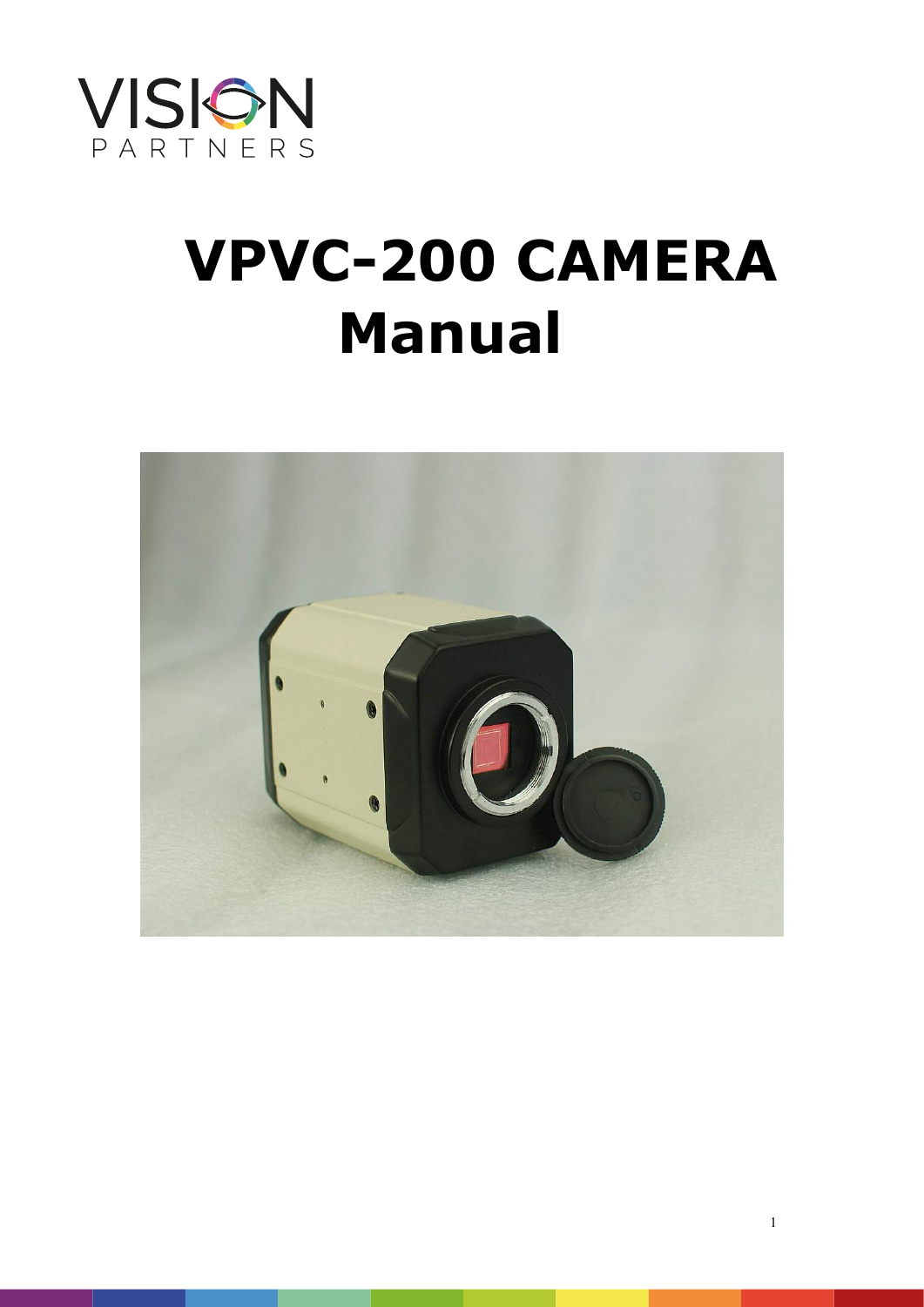

## **Contents**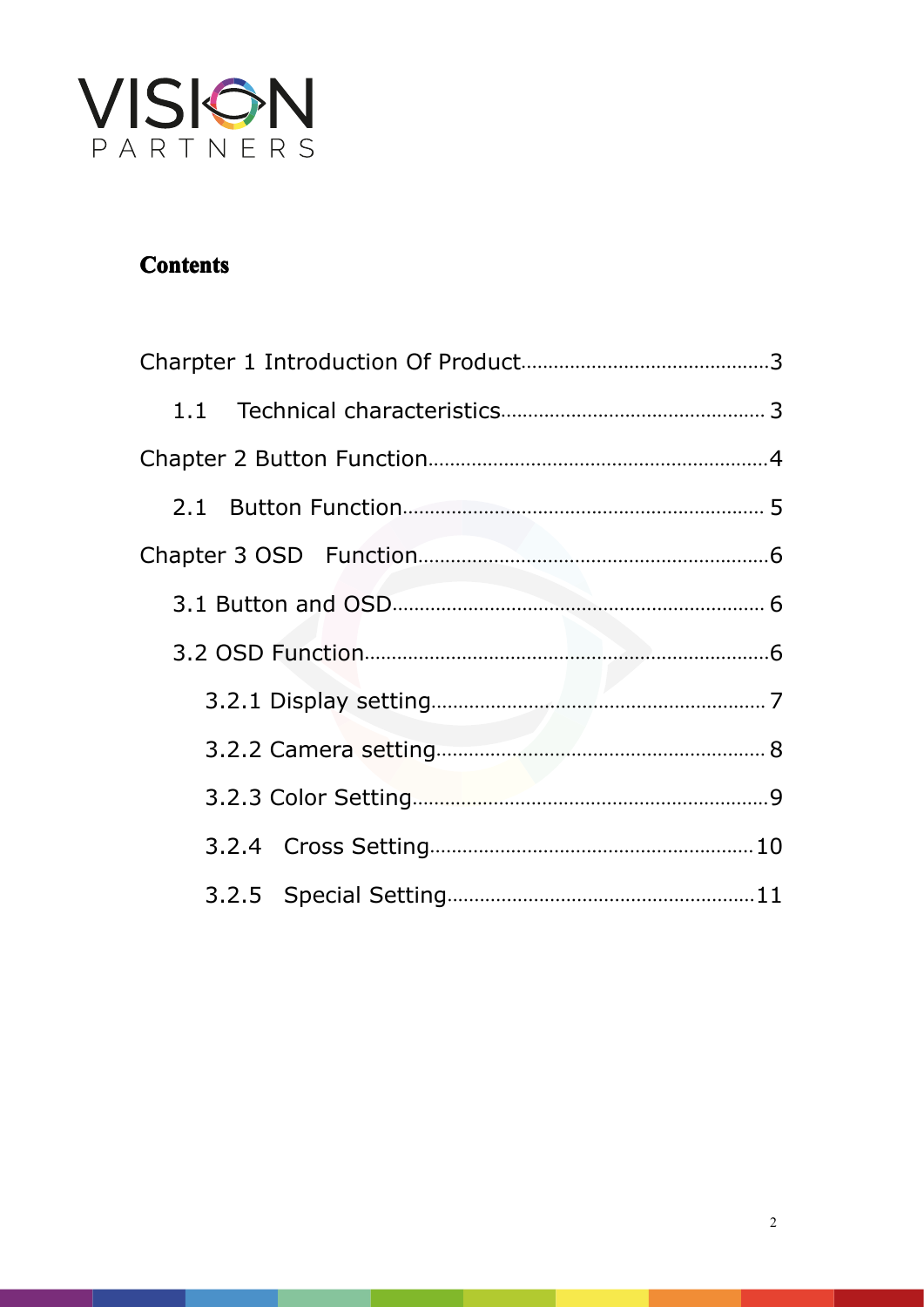<span id="page-2-0"></span>

## **Charpter 1 Introduction Of Production**

<span id="page-2-1"></span>

| <b>Hardware</b> | <b>Sensor</b>                   | 2.0M, 1/3INCH                                           |
|-----------------|---------------------------------|---------------------------------------------------------|
|                 | <b>Full Resolution</b>          | $1600 \times 1200$ (UXGA)                               |
|                 | <b>Frame rate</b>               | 10-15 (USB2.0)                                          |
|                 |                                 | 720P/1024×768/1280×1024/1366×76<br>8 @ 60HZ             |
| <b>Function</b> | <b>White Balance</b>            | Auto                                                    |
|                 | Light                           | Auto                                                    |
|                 | <b>Color</b>                    | Color/B&W                                               |
|                 | <b>Negative</b>                 | Support                                                 |
|                 | <b>Mirror</b>                   | Left/right, Up/Down                                     |
|                 | <b>Freeze</b>                   | Support                                                 |
|                 | <b>OSD</b>                      | English/Chinese                                         |
|                 | <b>Picture compare</b>          | Captured picture<br>dynamic video 1/2<br>screen compare |
|                 | <b>Contrast</b>                 | Support                                                 |
|                 | <b>Saturation</b>               | Support                                                 |
|                 | <b>Cross cursor</b>             | support, different color                                |
|                 |                                 | different color, 2 horizontal line                      |
|                 | <b>Line</b>                     | 2 vertical line, any positions                          |
|                 | <b>Digital Noise</b><br>reducer | Support                                                 |
| <b>Output</b>   | <b>VGA (RGB)</b>                | 720P/1024×768/1280×1024/1366×76<br>8 @ 60HZ             |
|                 | <b>USB</b>                      | <b>USB2.0</b>                                           |
|                 | <b>CVBS</b>                     | <b>CVBS output</b>                                      |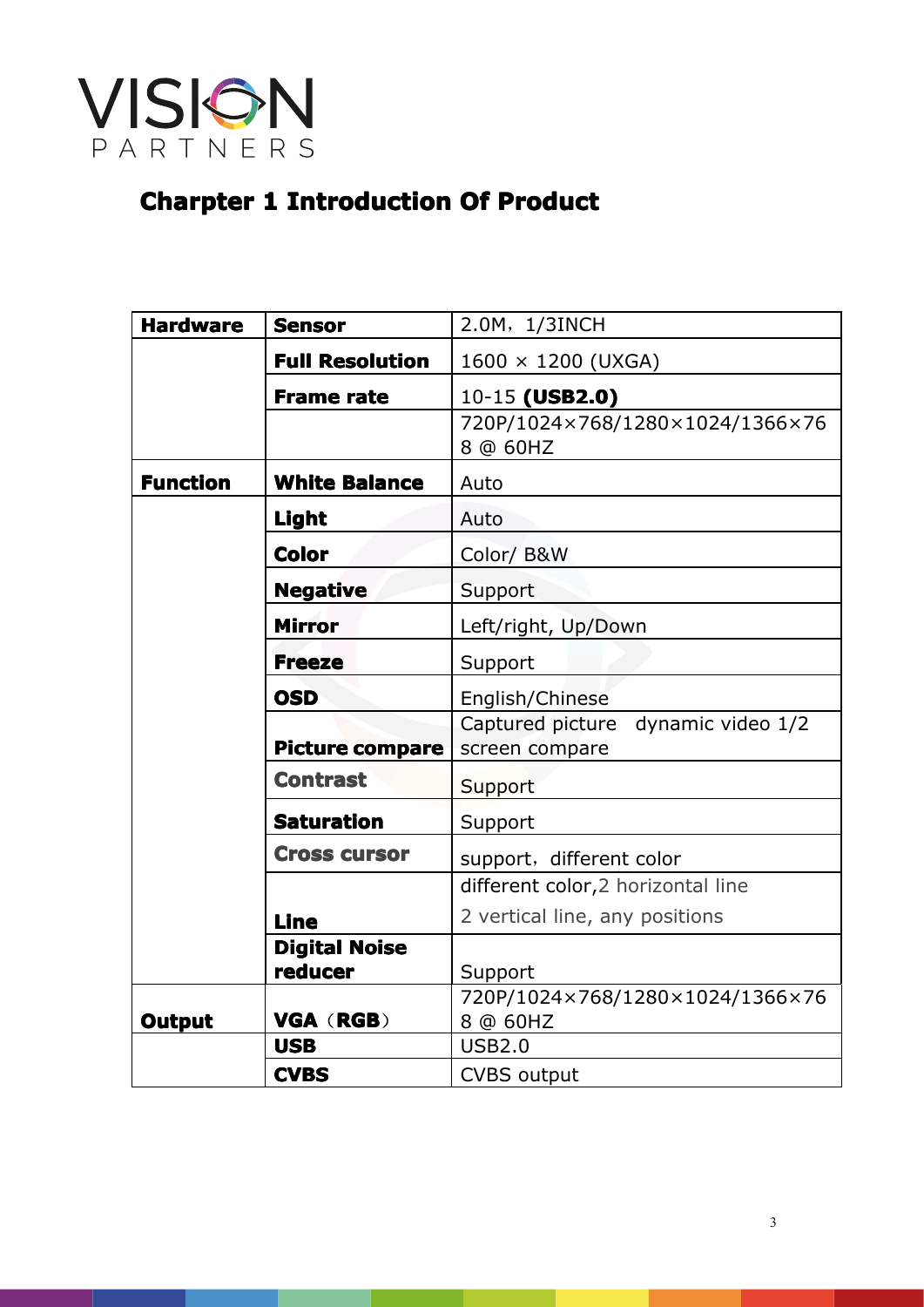<span id="page-3-0"></span>

### **1.1 Technical characteristics**



# 1 **Power Supply** : DC 5V.<br> **2.VIDEO OUT**: Stands<br> **3. USB OUT: USB P 2.VIDEO OUT:** Standard VGA.<br>**3. USB OUT:** USB Port<br>**4. CVBS OUT**

**4. CVBS OUT: USB Port<br>
<b>4. CVBS OUT**<br> **5. CVBS/VGA Switch** 

**5. CVBS/VGA Switch<br><b>Menu five buttons:**<br>Menu/DEL<br>A UP/SAVE

# **4. CVBS OUT<br>5. CVBS/VG/<br><b>Menu five bu**<br>Menu five bu **Menu five buttons:<br>
Menu/DEL<br>
A UP/SAVE<br>
V DOWN/REG**

- **Menu/DEL**
- **A** UP/SAVE
- **V** DOWN/RECALL
- **ILEFT**
- RIGHT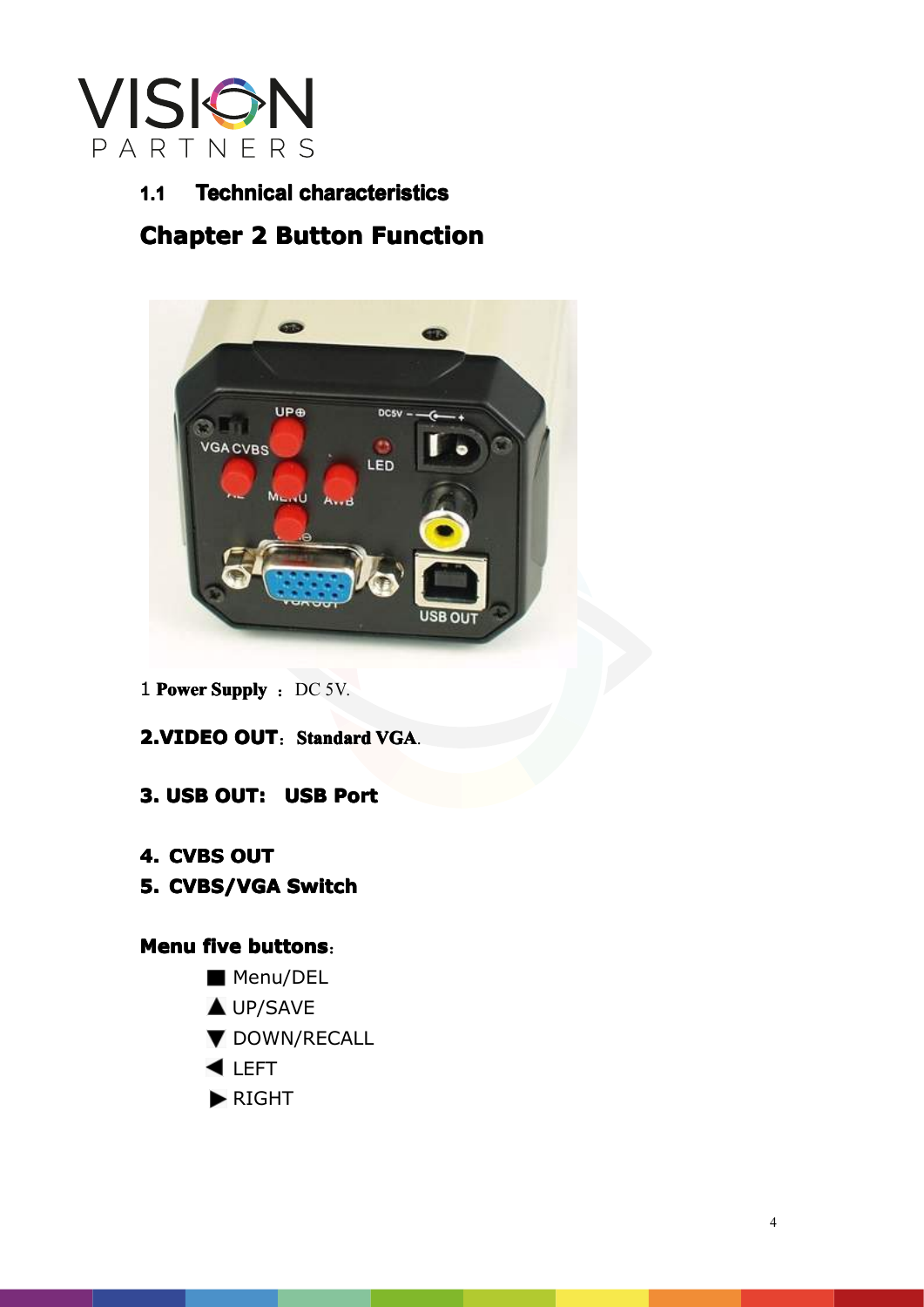<span id="page-4-0"></span>

**2.11 Button Function**<br> **1.Before OSD menu open, buttons are shortcut keys...**<br> **LEFT is Auto Exposure** (AE) function.<br>
RIGHT is Auto White Balance (AWB) function.<br>
MENU is enter menu. 1.Before OSD menu open, buttons are shortcut keys.<br>LEFT is Auto Exposure (AE) function.<br>RIGHT is Auto White Balance (AWB) function.<br>MENU is enter menu.<br>Up is digital ZOOM in Function. You should keep r LEFT is Auto Exposure (AE) function.<br>RIGHT is Auto White Balance (AWB) fi<br>MENU is enter menu.<br>Up is digital ZOOM in Function. You s<br>button. And the screen will show "Tele 1" MENU is enter menu.<br>Up is digital ZOOM in F<br>button. And the screen will show<br>Down is digital Zoom ou<br>photo, the picture will not change

Up is digital ZOOM in Function. You should keep press this<br>button. And the screen will show "Tele 1"<br>Down is digital Zoom out function. If you have not zoom in the

Up is digital ZOOM in Function. You should keep press this<br>button. And the screen will show "Tele 1"<br>Down is digital Zoom out function. If you have not zoom in the<br>photo, the picture will not change. And the scree will sho button. And the screen will show "Tele 1"<br>Down is digital Zoom out function.<br>photo, the picture will not change. And the<br>2. When you enter RECALL function<br>the picture first, then enter RECALL, Free

Down is digital Zoom out function. If you have not zoom in the<br>photo, the picture will not change. And the scree will show "wide1".<br>2. When you enter RECALL function (Attention: You should save<br>the picture first, then ente photo, the picture will not change. And the scree will show "wide1".<br>
2. When you enter RECALL function (Attention: You should save<br>
the picture first, then enter RECALL, Freeze, Compare function),<br>
left,right button can p 2. When you enter RECALL function (Attention: You should save<br>the picture first, then enter RECALL, Freeze, Compare function),<br>left,right button can preview the saved pictures. Menu can delete the<br>current picture. If the d left,right button can preview the saved pictures. Menu can delete the current picture. If the delete picture is the last one, after you click<br>
"Menu" button, the camera will out of the recall function.<br>
3. UP and DOWN can out of recall function.<br>
Attention: The saved pictures is saved in ram

3. UP and DOWN can out of recall function.<br>Attention: The saved pictures is saved in ram<br>the camera, the saved pictures will disappeared Attention: The saved pictures is saved in ram. When you turn off<br>the camera, the saved pictures will disappeared. the camera, the saved pictures will disappeared.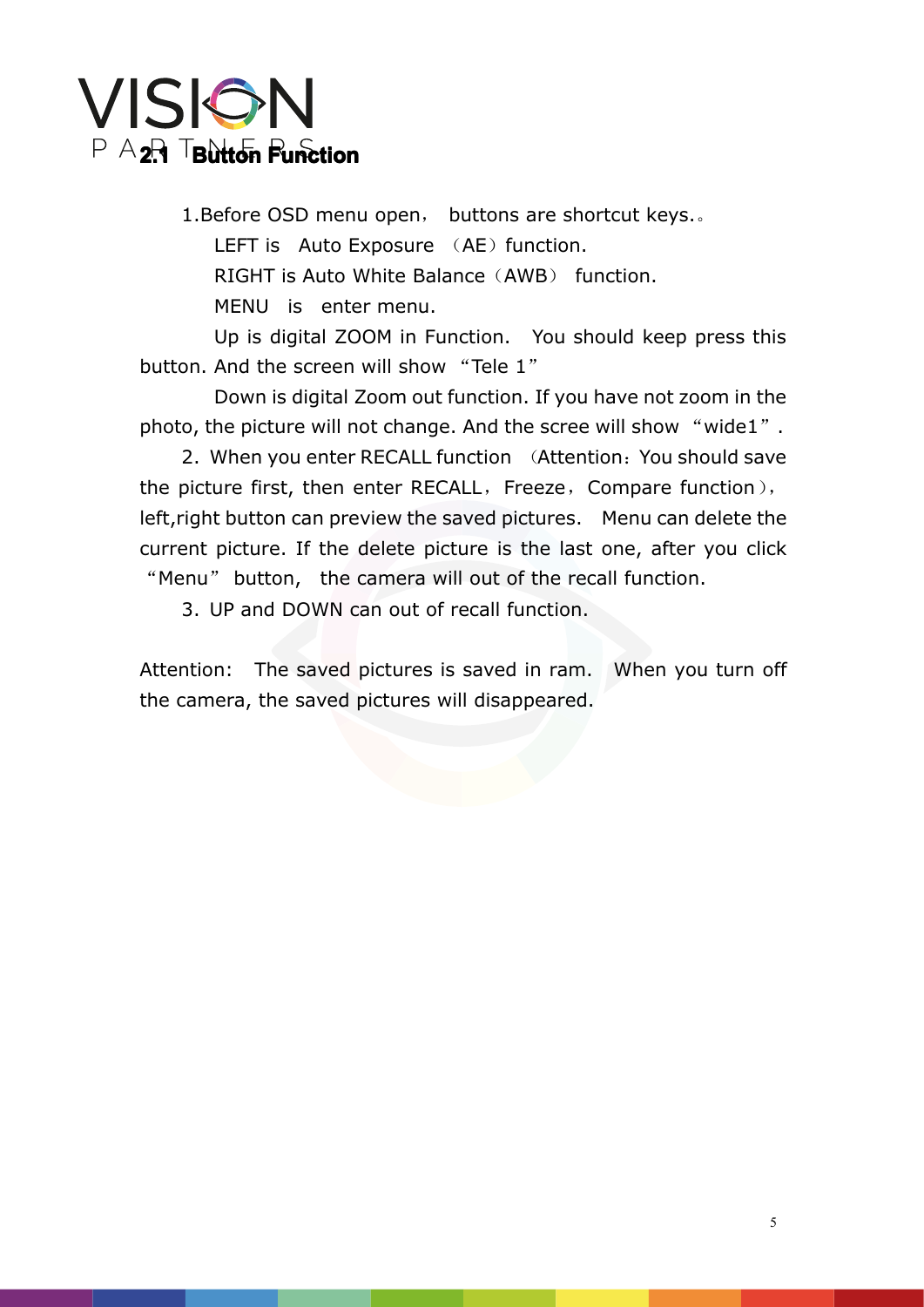

## **Chapter 3 OSD Function**<br>**3.1 Button and OSD**

<span id="page-5-0"></span>**3.1 Button and OSD**<br>When you enter the **the left/right button** When you enter the menu, up/down can move the **selection box**, the left/right button to confirm choice.<br>3.2 OSD Function

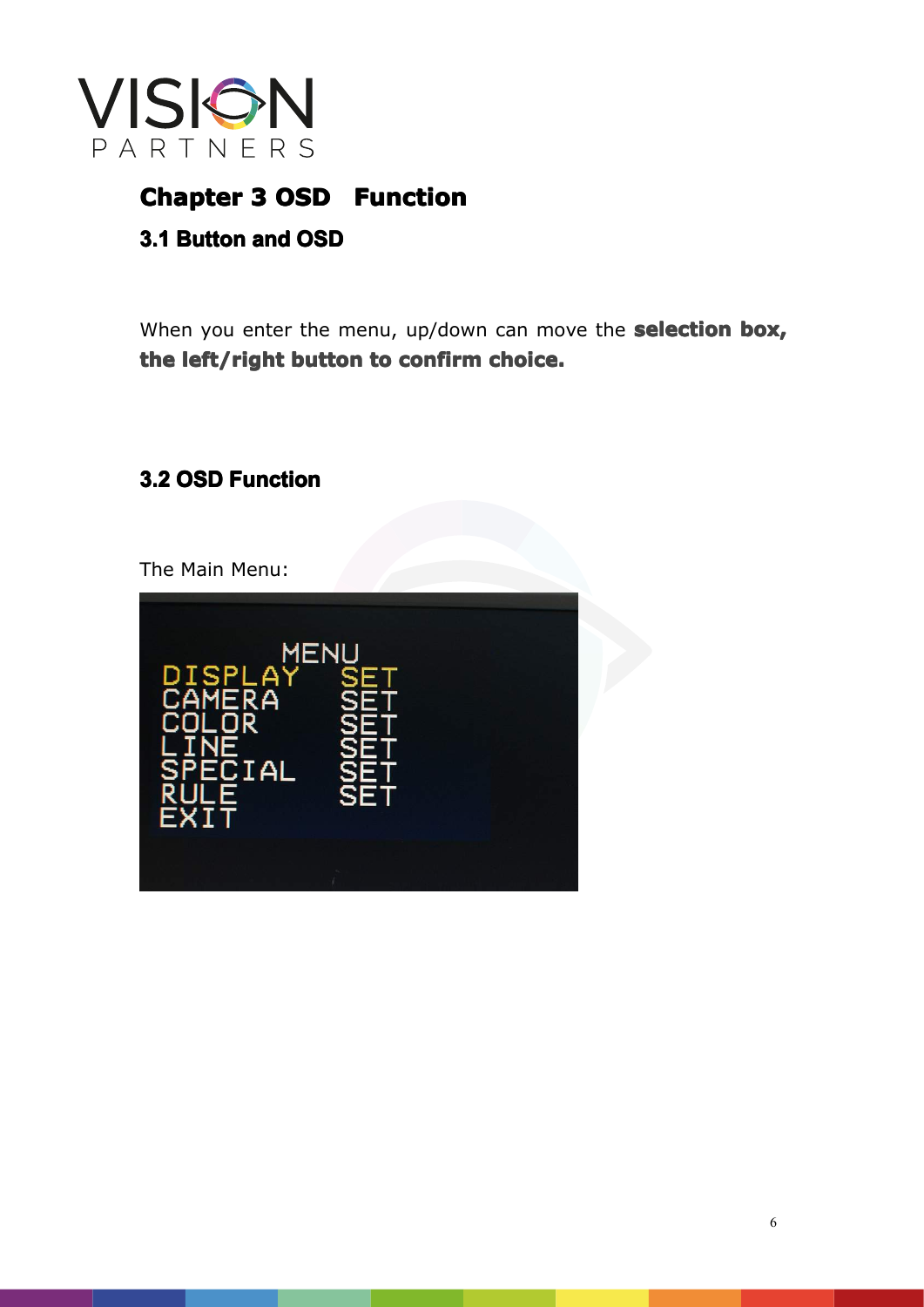

<span id="page-6-0"></span>

**Contrast**: video contrast<br>**Sharpness**: video Sharp<br>**Saturation**: Video Satur<br>**Brightness**: Video Brigh<br>**Resolution**: Only For vq

**Sharpness**: video Sharpness<br>**Saturation**: Video Saturatior<br>**Brightness**: Video Brightnes<br>**Resolution**: Only For vga mo<br>XGA (1024\*768 Default)、WX **Saturation**: Video Saturation<br>**Brightness**: Video Brightness<br>**Resolution**: Only For vga mc<br>XGA (1024\*768 Default), WX<br>Four resolution (**Attention**: **Brightness**: Video Brightness<br>**Resolution**: Only For vga mo<br>XGA (1024\*768 Default)、WX<br>Four resolution (Attention:<br>Change resolution will bad **Resolution**: Only For vga mode, support SXGA(1280\*1024)、<br>XGA (1024\*768 Default)、WXGA(1366X768) 和 720P(800\*600)。<br>Four resolution (**Attention: When you use Freeze funtion**,

XGA (1024\*768 Default)、WXGA(1366X768) 和 720P(800\*600)。<br>Four resolution (**Attention: When you use Freeze funtion,**<br>**Change resolution will back to dynamic video. And the saved pictures will be deleted.)**<br>Zoom OSD: OFF, on Four resolution (**Attention: When you use Freeze funtion**,<br>**Change resolution will back to dynamic video. And th<br><b>saved pictures will be deleted.**)<br>**Zoom OSD: OFF, on<br>Back**: Menu button or chose Reback then click left/righ **Change resolution will back to dynamic video. And the saved pictures will be deleted.)**<br>**Zoom OSD: OFF, on**<br>**Back**: Menu button or chose Reback then click left/right button. **saved pictures will be deleted.**)

**Zoom OSD: OFF, on Back**: Menu button or chose Reback then click left/right button。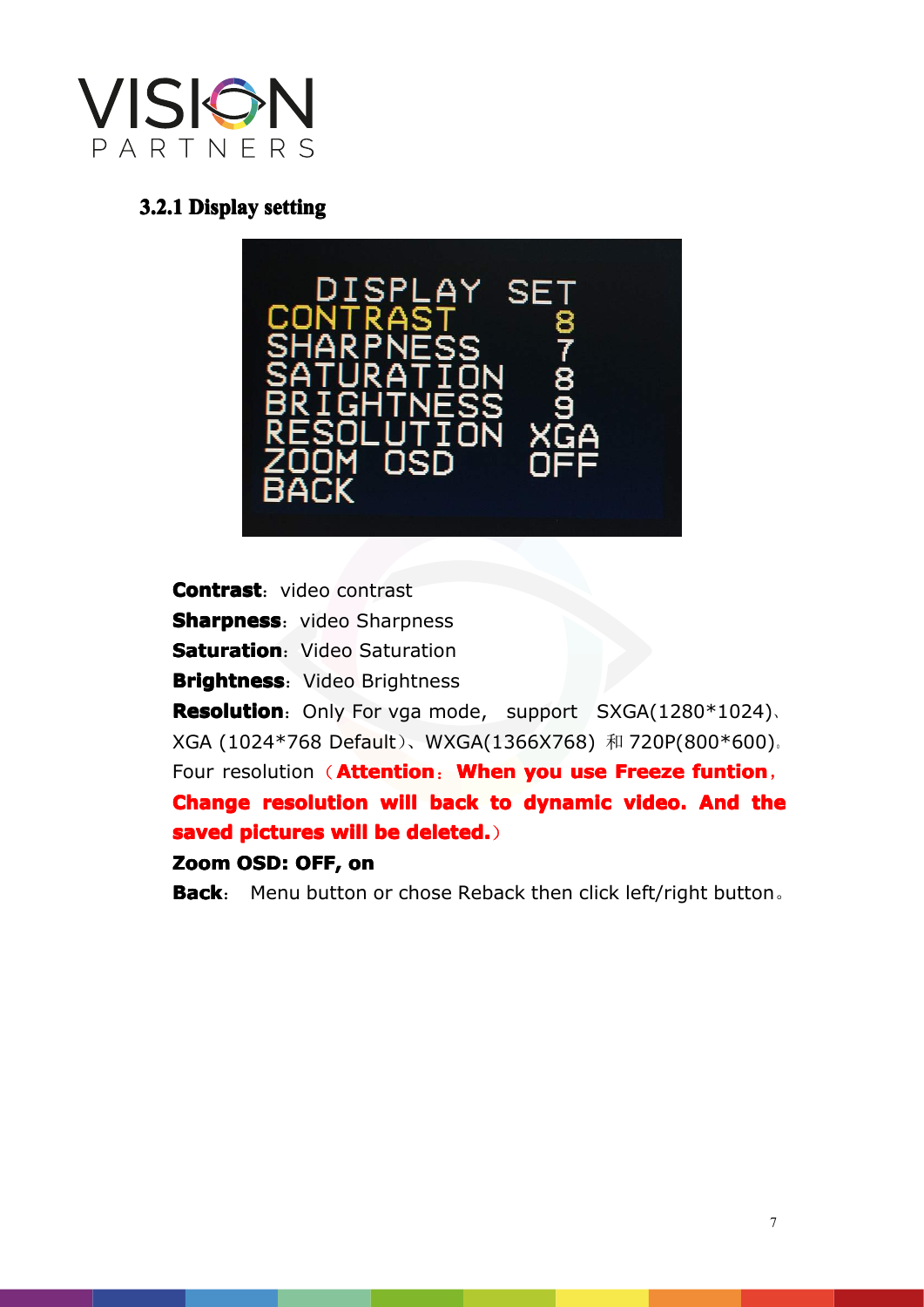

<span id="page-7-0"></span>

**Language:** English and Chinese (Default English)<br> **Flicker**: Remove Flicker. Support 50Hz and 60HZ.<br> **Exposure**: "Auto" means auto exposure. "ONCE" means<br>
exposure once. Then the camera will not auto exposure. **Exposure** : "Auto" means auto exposure. "ONCE" means exposure once. Then the camera will not auto exposure.<br> **Reset:** Menu button confirm, all parameters recover to default and dynamic video.<br> **Back**: Menu button or chose

**Reset:** Menu button confirm, all parameters recover to default and dynamic video. exposure once. Then the camera will not auto exposure.<br> **Reset:** Menu button confirm, all parameters recover to<br>
and dynamic video.<br> **Back**: Menu button or chose Reback then click left/right **Reset:** Menu button confirm, all parameters recover to default<br>and dynamic video.<br>**Back**: Menu button or chose Reback then click left/right button. and dynamic video.<br> **Back**: Menu button

**Back**: Menu button or chose Reback then click left/right button.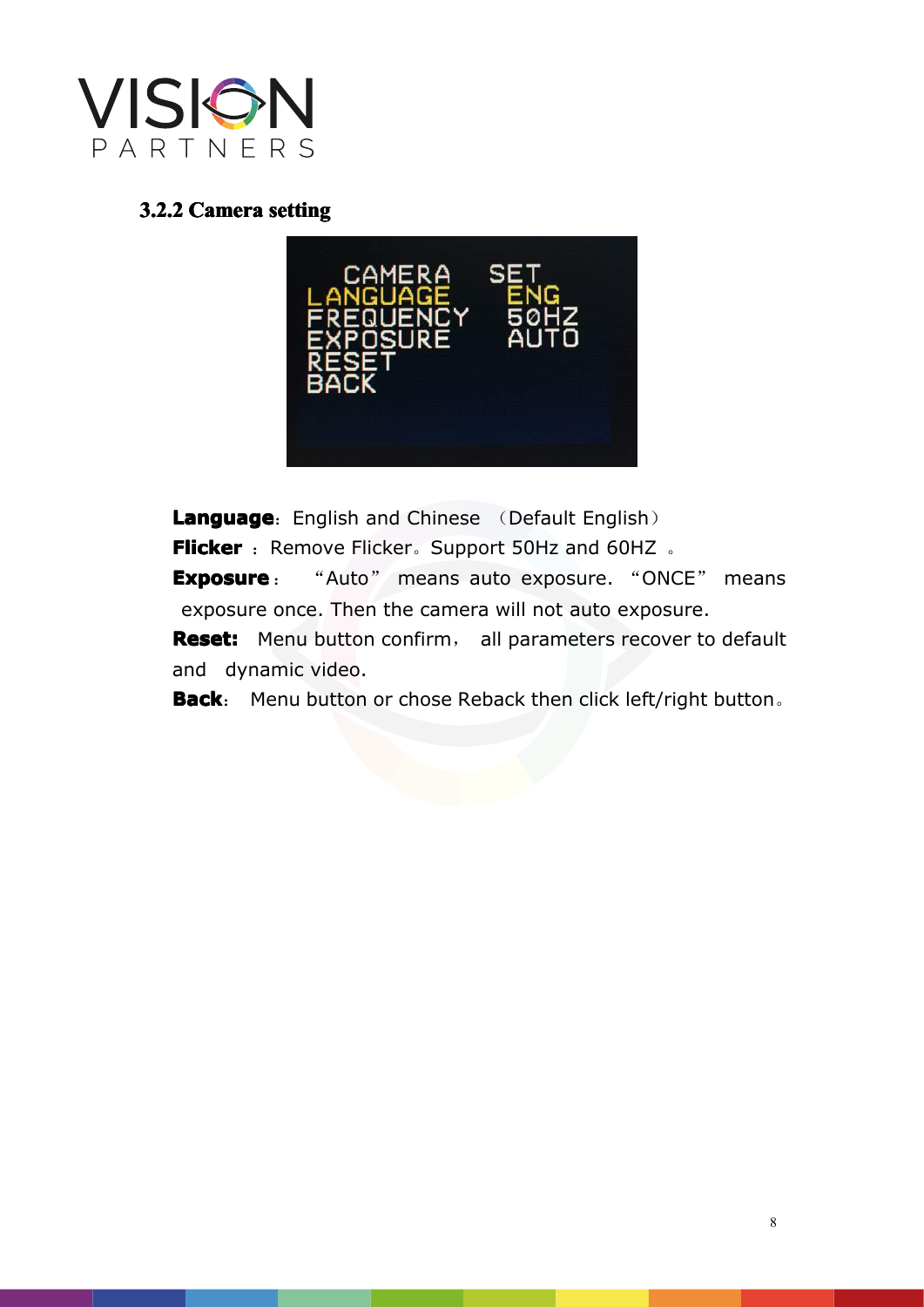

# <span id="page-8-0"></span>**3.2.3 Color Setting Setting**

| COLOR SET<br>IMAGE MODE COLOR<br>GAIN 50<br><b>RED</b><br>GREEN GAIN 50<br>BLUE<br>GAIN 50<br>WB CONTROL AUTO<br><b>BACK</b> |
|------------------------------------------------------------------------------------------------------------------------------|
|------------------------------------------------------------------------------------------------------------------------------|

**Image Mode:** Color :Color mode<br>
Mono: Mono mode<br>
NEG: Negative Mode<br> **Red Gain:** Default 50, Gain=1;<br> **Green Gain:** Default 50, Gain=1; Mono: Mono mode<br>Mono: Mono mode<br>NEG: Negative Mc<br>Gain: Default 50, Gain=1;<br>Gain: Default 50, Gain=1; NEG: Negative Mode<br>Default 50, Gain=1;<br>Default 50, Gain=1;<br>Pefault 50, Gain=1;<br>White balance control.

**Red Gain**: Default 50, Gain=1;<br> **Green Gain**: Default 50, Gain=1;<br> **Blue Gain**: Default 50, Gain=1;<br> **WB Control**: White balance contr<br>
balance according the pictures. **Green Gain**: Default 50, Gain=1;<br>**Blue Gain**: Default 50, Gain=1;<br>**WB Control**: White balance contr<br>balance according the pictures.<br>once. Then the camera will not au **Blue Gain**: Default 50, Gain=1;<br>**WB Control**: White balance control<br>balance according the pictures. "<br>once. Then the camera will not au<br>Attention: When you choose the wh **WB Control**: White balance control . "Auto" means auto white balance according the pictures. "ONCE" means white balance once. Then the camera will not auto exposure. Attention: When you choose the white balance, the gain balance according the pictures. "ONCE" means white balance<br>once. Then the camera will not auto exposure.<br>Attention: When you choose the white balance, the gain will back<br>to 50.<br>**Back**: Menu button or chose Reback then clic

once. Then the camera will not auto exposure.<br>Attention: When you choose the white balance,<br>to 50.<br>Back: Menu button or chose Reback then click Attention: When you choose the white balance, the gain will back<br>to 50.<br>**Back**: Menu button or chose Reback then click left/right button. to 50.<br>to 50.<br>Back

**Back**: Menu button or chose Reback then click left/right button。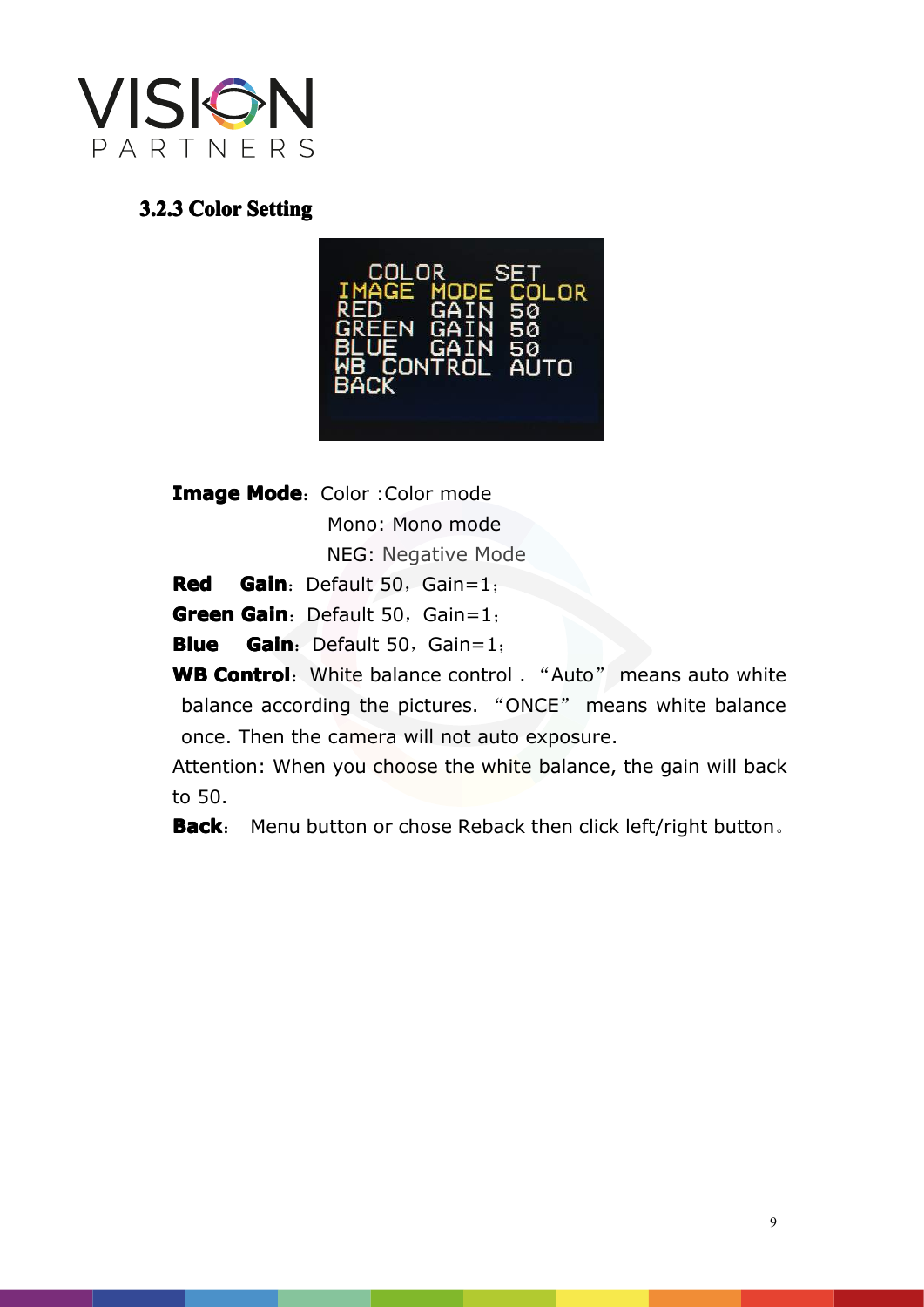

<span id="page-9-0"></span>

**Cross**: on/off. Default Off.<br> **Line**: Choose different<br>
reen. You should choose lin<br>
her setting include line dir, **Line**: Choose different lines. Supply 1,2,3,4,5,6 six lines in screen. You should choose line name first, then control the line with other setting include line dir, line size, position, line color.<br> **Line DIR**: off/hor/Ve screen. You should choose line name first, then control the line with<br>other setting include line dir, line size, position, line color.<br>**Line DIR**: off/hor/Ver<br>**Line size**: 1-5<br>**Position**: left/right change the line positio

other setting include line dir, line size, position, line color.<br> **Line DIR**: off/hor/Ver<br> **Line size**: 1-5<br> **Position**: left/right change the line position. It will be s **Line DIR:** off/hor/Ver<br> **Line size:** 1-5<br> **Position:** left/right chappenent **Line size**: 1-5<br>**Position**: left/<br>**Attention: Pleas** 

# **Position**: left/right change the line position. It will be saved.<br> **Attention: Please remember your resolution, if the positio**<br> **out of resolution. You can not see the line. Attention: Please remember your resolution, if the position is<br>out of resolution. You can not see the line.<br>Line Color:** Red Green Blue White Black **out of resolution. You can not see the line.<br>
<b>Line Color:** Red Green Blue White Black<br> **Back**: Menu button or chose Reback then

**Line Color:** Red Green Blue White Black<br>**Back**: Menu button or chose Reback the **Back**: Menu button or chose Reback then click left/right button。<br> **Back**: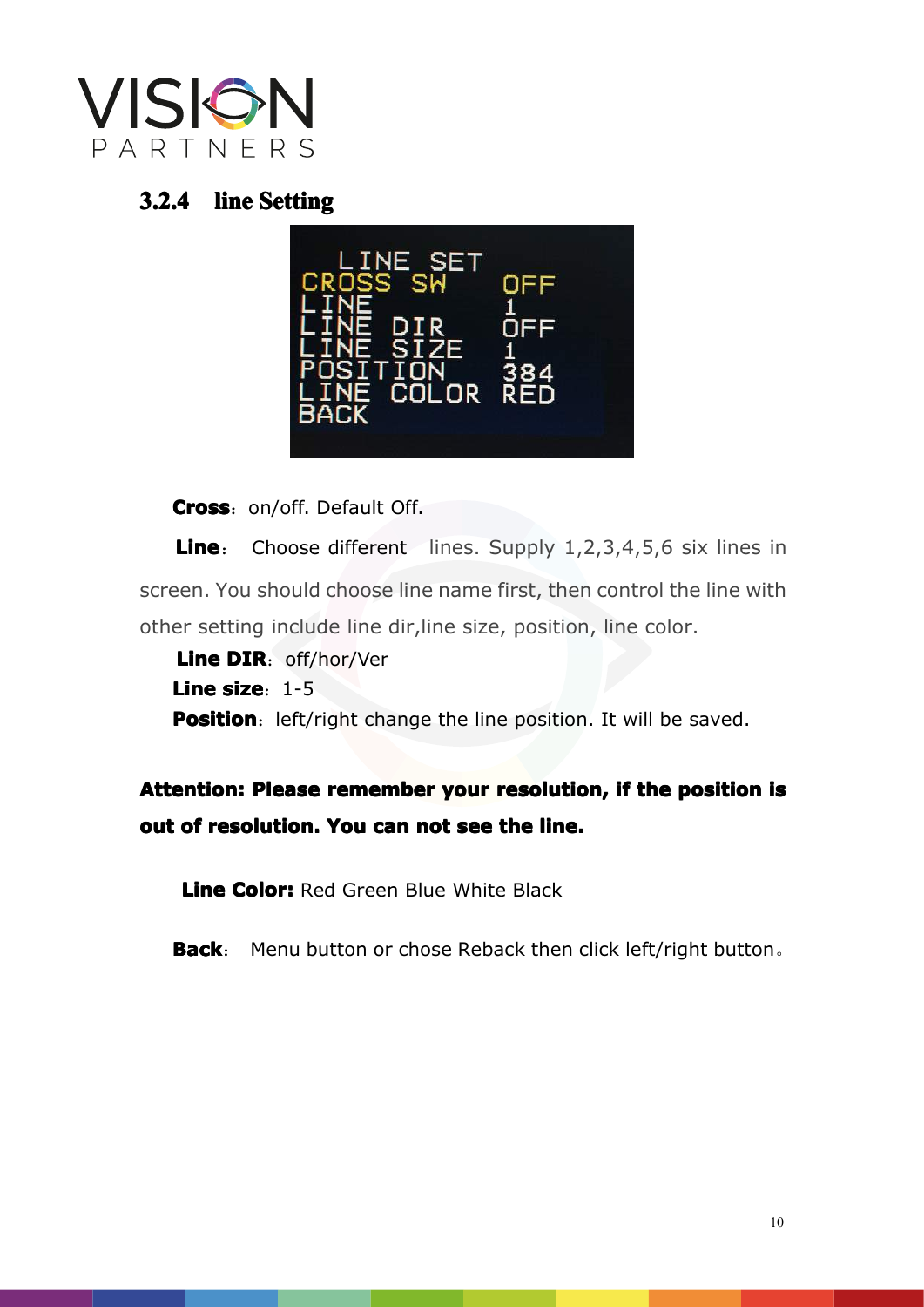<span id="page-10-0"></span>

## **3.2.5 Special Special Setting Setting**



**Freeze:** Freeze Current picture<br> **Compare**: Left/Right/OFF, L<br>
freeze in the left of screen.<br> **Denoise** Reduce Picture noise. Left/Right/OFF, Left means current picture will

Mirror: Mirror current picture

**Denoise** Reduce Picture noise.<br> **Mirror**: Mirror current picture<br> **Inverse**: Inverse Current pictu<br> **Back**: Menu button or chose Re **Mirror**: Mirror current picture<br> **Inverse**: Inverse Current picture<br> **Back**: Menu button or chose R **Inverse**: Inverse Current picture<br>**Back**: Menu button or chose Reb.

**Back**: Menu button or chose Reback then click left/right button